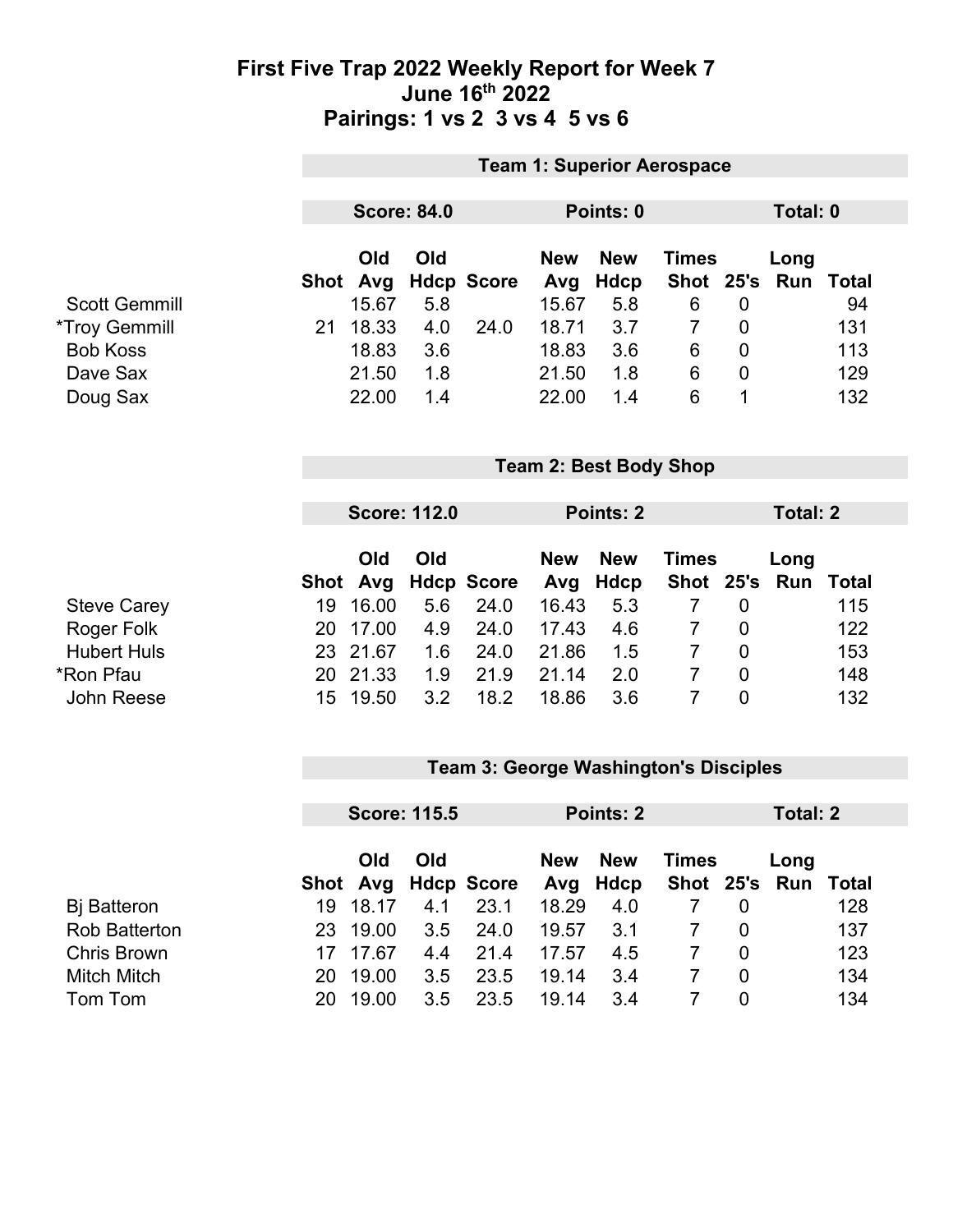#### **First Five Trap 2022 Weekly Report for Week 7 June 16th 2022 Pairings: 1 vs 2 3 vs 4 5 vs 6**

|                       |          |                                |                     |                   |                            | <b>Team 4: Trap Misfits</b>      |                                |                 |                          |              |  |
|-----------------------|----------|--------------------------------|---------------------|-------------------|----------------------------|----------------------------------|--------------------------------|-----------------|--------------------------|--------------|--|
|                       |          | <b>Score: 113.4</b>            |                     |                   | Points: 0                  |                                  |                                |                 | <b>Total: 0</b>          |              |  |
| *John Buesgens        | Shot Avg | Old<br>21.17                   | Old<br>2.0          | <b>Hdcp Score</b> | <b>New</b><br>Avg<br>21.17 | <b>New</b><br><b>Hdcp</b><br>2.0 | <b>Times</b><br>Shot 25's<br>6 | $\mathbf 0$     | Long<br><b>Run Total</b> | 127          |  |
| Lori Kretzmann        |          | 20 17.00                       | 4.9                 | 24.0              | 17.43                      | 4.6                              | $\overline{7}$                 | $\mathbf 0$     |                          | 122          |  |
| <b>Shain Larson</b>   |          | 22 22.50                       | 1.1                 | 23.1              | 22.43                      | 1.1                              | $\overline{7}$                 | $\mathbf 0$     |                          | 157          |  |
| Mark McHugh           |          | 23 23.33                       | 0.5                 | 23.5              | 23.29                      | 0.5                              | $\overline{7}$                 | $\mathbf 1$     |                          | 163          |  |
| Joe Plaisance         | 16       | 14.00                          | 7.0                 | 23.0              | 14.29                      | 6.8                              | $\overline{7}$                 | $\mathbf 0$     |                          | 100          |  |
| <b>Mike Whitney</b>   |          | 17 19.83                       | 2.9                 | 19.9              | 19.43                      | 3.2                              | $\overline{7}$                 | $\overline{0}$  |                          | 136          |  |
|                       |          | <b>Team 5: Ray and Marge's</b> |                     |                   |                            |                                  |                                |                 |                          |              |  |
|                       |          |                                |                     |                   |                            |                                  |                                |                 |                          |              |  |
|                       |          |                                | <b>Score: 116.0</b> |                   | Points: 2                  |                                  |                                | <b>Total: 2</b> |                          |              |  |
|                       |          | Old                            | Old                 |                   | <b>New</b>                 | <b>New</b>                       | <b>Times</b>                   |                 | Long                     |              |  |
|                       | Shot Avg |                                |                     | <b>Hdcp Score</b> | Avg                        | <b>Hdcp</b>                      | Shot 25's                      |                 | Run                      | <b>Total</b> |  |
| Gene A                |          | 23 20.67                       | 2.3                 | 24.0              | 21.00                      | 2.1                              | $\overline{7}$                 | $\mathbf 0$     |                          | 147          |  |
| <b>Beau Carlstrom</b> |          |                                |                     |                   |                            |                                  | 0                              | $\mathbf 0$     |                          | $\mathbf 0$  |  |
| <b>Cliff Cliff</b>    |          | 18 21.17                       | 2.0                 | 20.0              | 20.71                      | 2.3                              | $\overline{7}$                 | 0               |                          | 145          |  |
| *Dale Dale            | 23       | 24.00                          | 0.0                 | 23.0              | 23.86                      | 0.1                              | $\overline{7}$                 | $\overline{2}$  |                          | 167          |  |
| <b>Phil Phil</b>      |          | 25 24.17                       | 0.0                 | 25.0              | 24.29                      | 0.0                              | $\overline{7}$                 | 3               | 25                       | 170          |  |
| Wayne Wayne           |          | 24 16.50                       | 5.3                 | 24.0              | 18.00                      | 4.2                              | 5                              | $\overline{0}$  |                          | 90           |  |
|                       |          |                                |                     |                   |                            | Team 6: League average           |                                |                 |                          |              |  |
|                       |          | <b>Score: 108.2</b>            |                     |                   | Points: 0                  |                                  |                                | Total: 0        |                          |              |  |
|                       |          |                                |                     |                   |                            |                                  |                                |                 |                          |              |  |

|  | Old Old |                                                  | New New Times |                   | Long |                |
|--|---------|--------------------------------------------------|---------------|-------------------|------|----------------|
|  |         | Shot Avg Hdcp Score Avg Hdcp Shot 25's Run Total |               |                   |      |                |
|  |         |                                                  |               | $\Omega$ $\Omega$ |      | $\overline{0}$ |

Super Shooters: Phil Phil 25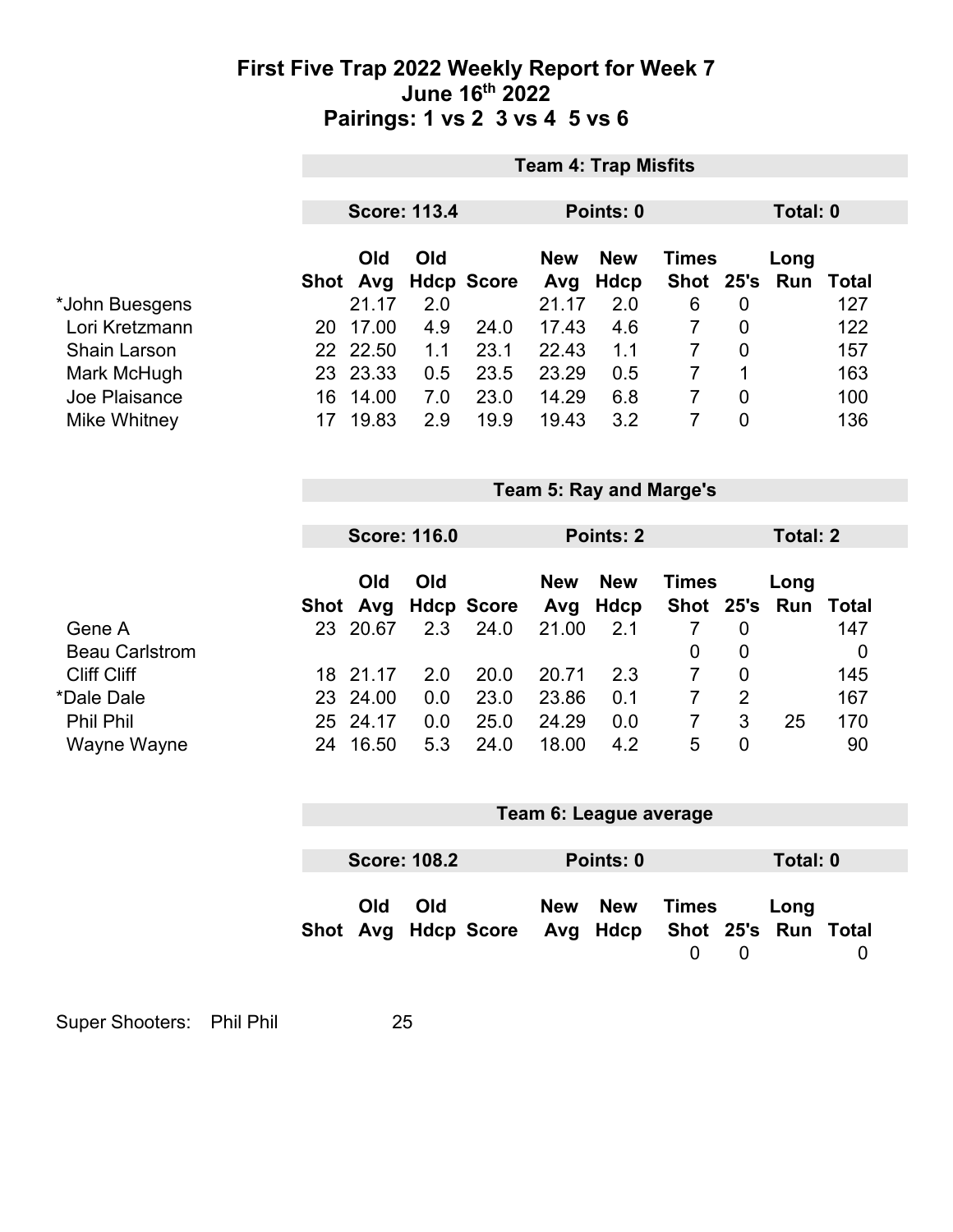## **First Five Trap 2022 Weekly Report for Week 7 June 16th 2022 Pairings: 1 vs 2 3 vs 4 5 vs 6**

## **First Five Trap 2022 Team Standings through week 7**

**Team 5 • Ray and Marge's 12.0**<br>**Team 3 • George Washington's Disciples Team 3 George Washington's Disciples 2.0 Team 2 Best Body Shop 2.0 Team 6 League average 0.0 Team 4 Trap Misfits 0.0 Superior Aerospace 0.0**